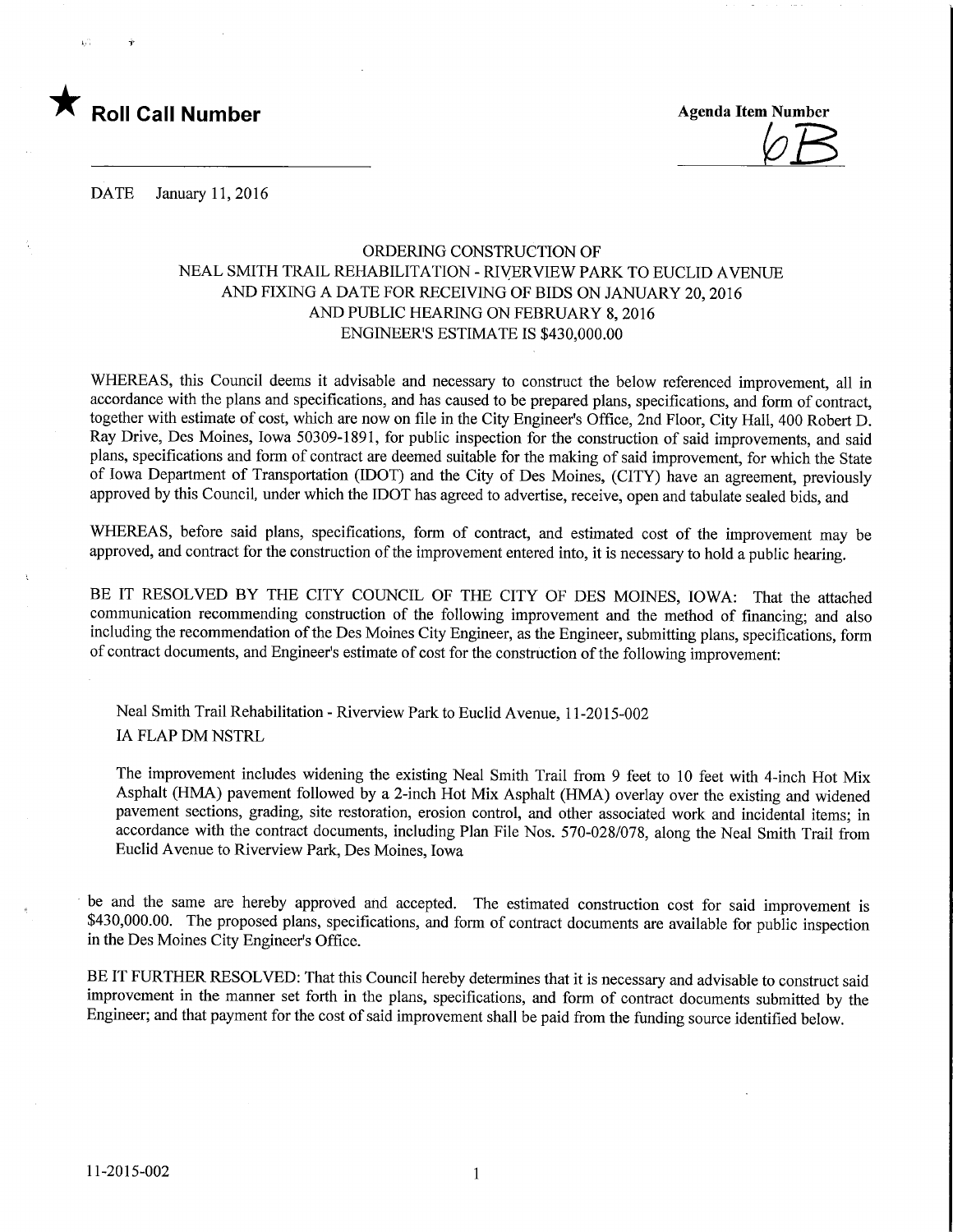

## DATE January 11, 2016

BE IT FURTHER RESOLVED: That a public hearing on said plans, specifications, form of contract documents, and Engineer's estimate of construction cost for said improvement be held in the City Council Chambers, 2nd Floor, City Hall, 400 Robert D. Ray Drive, Des Moines, Iowa, at 5:00 p.m. on February 8, 2016, at which time this Council will consider any objections offered thereto or to the making of said improvement.

BE IT FURTHER RESOLVED: That proposals will be received by the Iowa Department of Transportation, for the construction of said improvements, and the taking of bids in the manner required by law. Proposals received will be opened and tabulated by the Iowa Department of Transportation on January 20, 2016, after which the bids together with a report and recommendation of the Chief Civil Engineer, will be presented to City Council at its next meeting for action thereon.

BE IT FURTHER RESOLVED: That an appropriate Notice to Bidders and Notice of Public Hearing for said improvement be published in the Des Moines Register as provided and directed by Chapter 26 and/or 314, Code of Iowa.

(City Council Communication Number  $16 - 011$  attached.)

Moved by to adopt.

Kathleen Vanderpool Deputy City Attorney

FORM APPROVED: THE RESERVED OF THE RESERVED OF THE RESERVED OF THE RESERVED OF THE RESERVED OF THE RESERVED OF THE RESERVED OF THE RESERVED OF THE RESERVED OF THE RESERVED OF THE RESERVED OF THE RESERVED OF THE RESERVED OF

 $0$ Rtt

Daniel E. Ritter Des Moines Finance Director

Funding Source: 2015-2016 CIP, Page Parks - 7, Multi-Use Trails, PK045, Being: \$300,000 (maximum) Federal Lands Access Program (FLAP) funds being 80% eligible construction costs under IDOT Project No. FLAP-1945(822)—7L-77, and the remaining \$130,000.00, PK045, G.O. Bonds

| <b>COUNCIL ACTION</b> | <b>YEAS</b> | <b>NAYS</b> | Pass | <b>ABSENT</b>   |                                                                  |
|-----------------------|-------------|-------------|------|-----------------|------------------------------------------------------------------|
| <b>COWNIE</b>         |             |             |      |                 | <b>CERTIFICATE</b>                                               |
| <b>COLEMAN</b>        |             |             |      |                 |                                                                  |
| <b>GATTO</b>          |             |             |      |                 | I, DIANE RAUH, City Clerk of said City hereby                    |
| <b>GRAY</b>           |             |             |      |                 | certify that at a meeting of the City Council of                 |
| <b>HENSLEY</b>        |             |             |      |                 | said City of Des Moines, held on the above date,                 |
| <b>MOORE</b>          |             |             |      |                 | among other proceedings the above was adopted.                   |
| <b>WESTERGAARD</b>    |             |             |      |                 |                                                                  |
| <b>TOTAL</b>          |             |             |      |                 | IN WITNESS WHEREOF, I have hereunto set m                        |
| <b>MOTION CARRIED</b> |             |             |      | <b>APPROVED</b> | hand and affixed my seal the day and year firs<br>above written. |

WHEREOF, I have hereunto set my xed my seal the day and year first

Mayor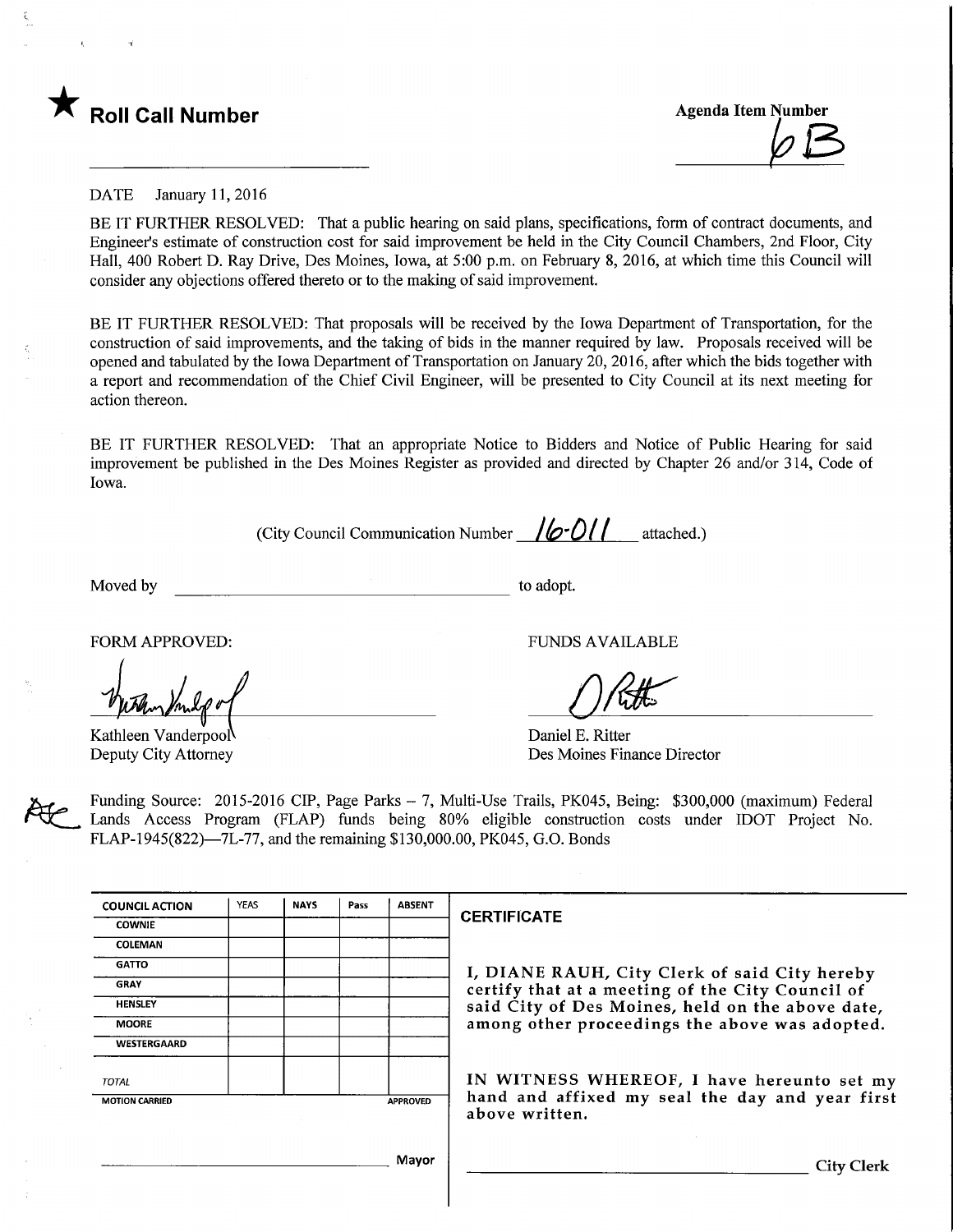## CONSTRUCTION ESTIMATE

DEPARTMENT OF ENGINEERING

CITY OF DES MOINES, IOWA

 $\sim$ 

Activity ID 11-2015-002 IDOT PROJECT NO. FLAP-1945(822)-7L-77DATE: 12/18/2015

## PROJECT: NEAL SMITH TRAIL REHABILITATION, RIVERVIEW PARK TO EUCLID AVENUE

|      |                  |                                                                  | ESTIMATED UNITS |                |                   | AMOUNT       |
|------|------------------|------------------------------------------------------------------|-----------------|----------------|-------------------|--------------|
| NO.  | <b>ITEM CODE</b> | <b>DESCRIPTION</b>                                               | <b>UNIT</b>     | <b>TOTAL</b>   | <b>UNIT PRICE</b> | <b>TOTAL</b> |
| 0010 | 2101-0850002     | <b>CLEARING AND GRUBBING</b>                                     | <b>UNIT</b>     | 261            | \$30.00           | \$7,830.00   |
| 0020 |                  | 2102-0425070 SPECIAL BACKFILL                                    | <b>TON</b>      | 42             | \$25.00           | \$1,050.00   |
| 0030 |                  | 2102-2713090 EXCAVATION, CLASS 13, WASTE                         | <b>CY</b>       | 520            | \$30.00           | \$15,600.00  |
| 0040 | 2105-8425020     | <b>TOPSOIL, STRIP AND STOCKPILE</b>                              | CY              | 90             | \$25.00           | \$2,250.00   |
| 0050 |                  | 2115-0100000   MODIFIED SUBBASE                                  | CY              | 267            | \$75.00           | \$20,025.00  |
| 0060 | 2123-7450020     | SHOULDER FINISHING, EARTH                                        | <b>STA</b>      | 113.3          | \$150.00          | \$16,995.00  |
| 0070 |                  | 2212-0475095 CLEANING AND PREPARATION OF BASE                    | <b>MILE</b>     | 1.1            | \$1,500.00        | \$1,650.00   |
| 0080 |                  | 2214-5145150 PAVEMENT SCARIFICATION                              | SY              | 5000           | \$10.00           | \$50,000.00  |
| 0090 | 2303-0021500     | HOT MIX ASPHALT MIXTURE (300,000 ESAL), BASE COURSE, 1/2 IN. MIX | <b>TON</b>      | 312            | \$160.00          | \$49,920.00  |
| 0100 | 2303-0245828     | ASPHALT BINDER, PG 58-28                                         | <b>TON</b>      | 20             | \$825.00          | \$16,500.00  |
| 0110 | 2303-3250000     | <b>FABRIC REINFORCEMENT WITH ADHESIVE</b>                        | SY              | 640            | \$6.00            | \$3,840.00   |
| 0120 | 2417-0341036     | REMOVE AND REINSTALL METAL APRONS LESS THAN OR EQUAL TO 36 IN.   | EACH            | $\overline{2}$ | \$500.00          | \$1,000.00   |
| 0130 | 2417-1040024     | CULVERT, CORRUGATED METAL ENTRANCE PIPE, 24 IN. DIA.             | LF.             | 5              | \$100.00          | \$500.00     |
| 0140 | 2507-3250005     | <b>ENGINEERING FABRIC</b>                                        | SY              | 939            | \$4.00            | \$3,756.00   |
| 0150 |                  | 2507-6800061 REVETMENT, CLASS E                                  | <b>TON</b>      | 130            | \$50.00           | \$6,500.00   |
| 0160 |                  | 2511-0300000 REMOVAL OF RECREATIONAL TRAIL                       | SY              | 588            | \$15.00           | \$8,820.00   |
| 0170 |                  | 2511-0301200 RECREATIONAL TRAIL, HOT MIX ASPHALT, 2 IN.          | SY              | 6393           | \$22.00           | \$140,646.00 |
| 0180 |                  | 2518-6910000 SAFETY CLOSURE                                      | <b>EACH</b>     | $\overline{7}$ | \$750.00          | \$5,250.00   |
| 0190 |                  | 2524-6765010 REMOVE AND REINSTALL SIGN AS PER PLAN               | <b>EACH</b>     | 5              | \$250.00          | \$1,250.00   |
| 0200 |                  | 2528-8445110 TRAFFIC CONTROL                                     | <b>EACH</b>     | $\mathbf{1}$   | \$7,500.00        | \$7,500.00   |
| 0210 |                  | 2533-4980005 MOBILIZATION                                        | <b>LS</b>       | $\mathbf{1}$   | \$30,160.00       | \$30,160.00  |
| 0220 |                  | 2599-9999005 REMOVE & REPLACE BOLLARD                            | <b>EACH</b>     | 3              | \$750.00          | \$2,250.00   |
| 0230 |                  | 2599-9999009 TREE PROTECTION FENCE                               | <b>EACH</b>     | 1466           | \$3.00            | \$4,398.00   |

 $\ddot{\phantom{a}}$